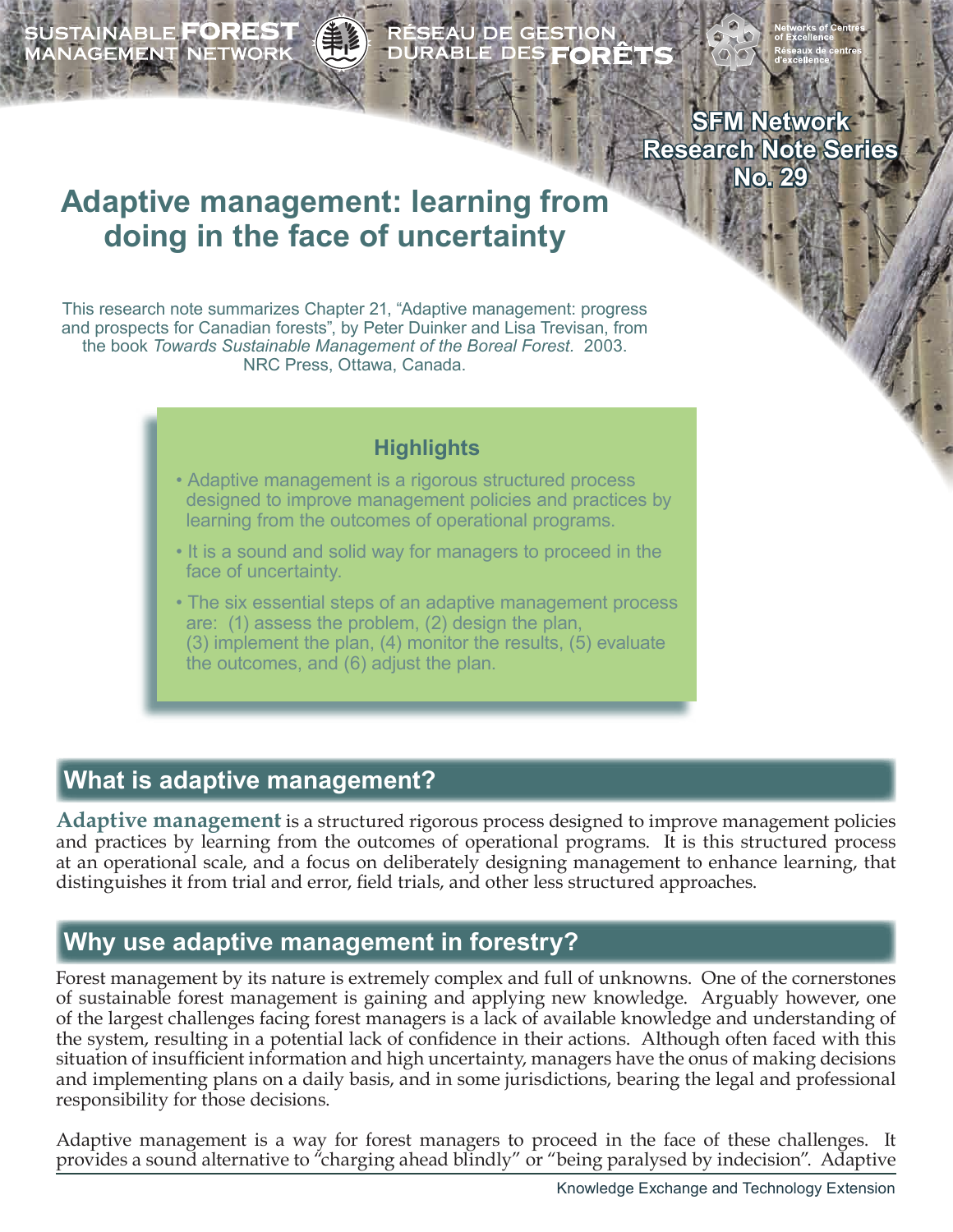management provides a framework for addressing questions and incorporating knowledge while implementing management policies and practices.

# **Who should use it?**

Adaptive management can be applied to most management situation where knowledge gaps result in uncertainty about which course of action to take. Since this describes most resource management situations, it is no surprise that adaptive management has its roots in ecological systems, and more recently in forest management. Many forest certification schemes promote the use of an adaptive management approach.

Because adaptive management is meant to be implemented at broad operational scales, it is typically led by managers or planners charged with managing the landbase. However, given its broad scale, all levels of management from field operations to strategic and business planning must be supportive and committed to the process.

# **The key elements of adaptive management**

Adaptive management is often confused with trial and error (trying different things in the hope that something will work) and field trials (small-scale, site-specific, unreplicated). Any gains in knowledge from these less-structured approaches are often limited, haphazard, and undocumented.

#### *Passive* **versus** *active* **adaptive management**

Two forms of adaptive management have emerged: passive and active. Passive adaptive management refers to the more common situation where managers implement a single policy or practice alternative – assumed to be the best alternative – the results of which are monitored and evaluated. In an active adaptive approach, management practices are designed as experiments to test alternatives and reveal the best management option. The experimental approach of active adaptive management provides much stronger and rapid gains in knowledge and understanding. However, a passive approach can yield important results when an active approach is impractical or impossible.

Conversely, adaptive management is designed to produce broad, definitive, and documented knowledge that progressively moves management towards better solutions. Three key elements that define adaptive management and distinguish it from other approaches are:

- 1) It is a structured multi-step process within a definitive experimental framework intended to produce clear and tangible results.
- 2) It is performed at a broad operational or program scale.
- 3) Management alternatives are treated as experiments which encourage innovation and learning from mistakes.

# **The six steps of an adaptive management process**

The defining element of a true adaptive management process is, in fact, the rigorous application of the process itself. It is strict adherence to the process, and all steps in the process, that distinguishes adaptive management from other processes such as trial and error. The following six critical steps are illustrated in the figure on page 3.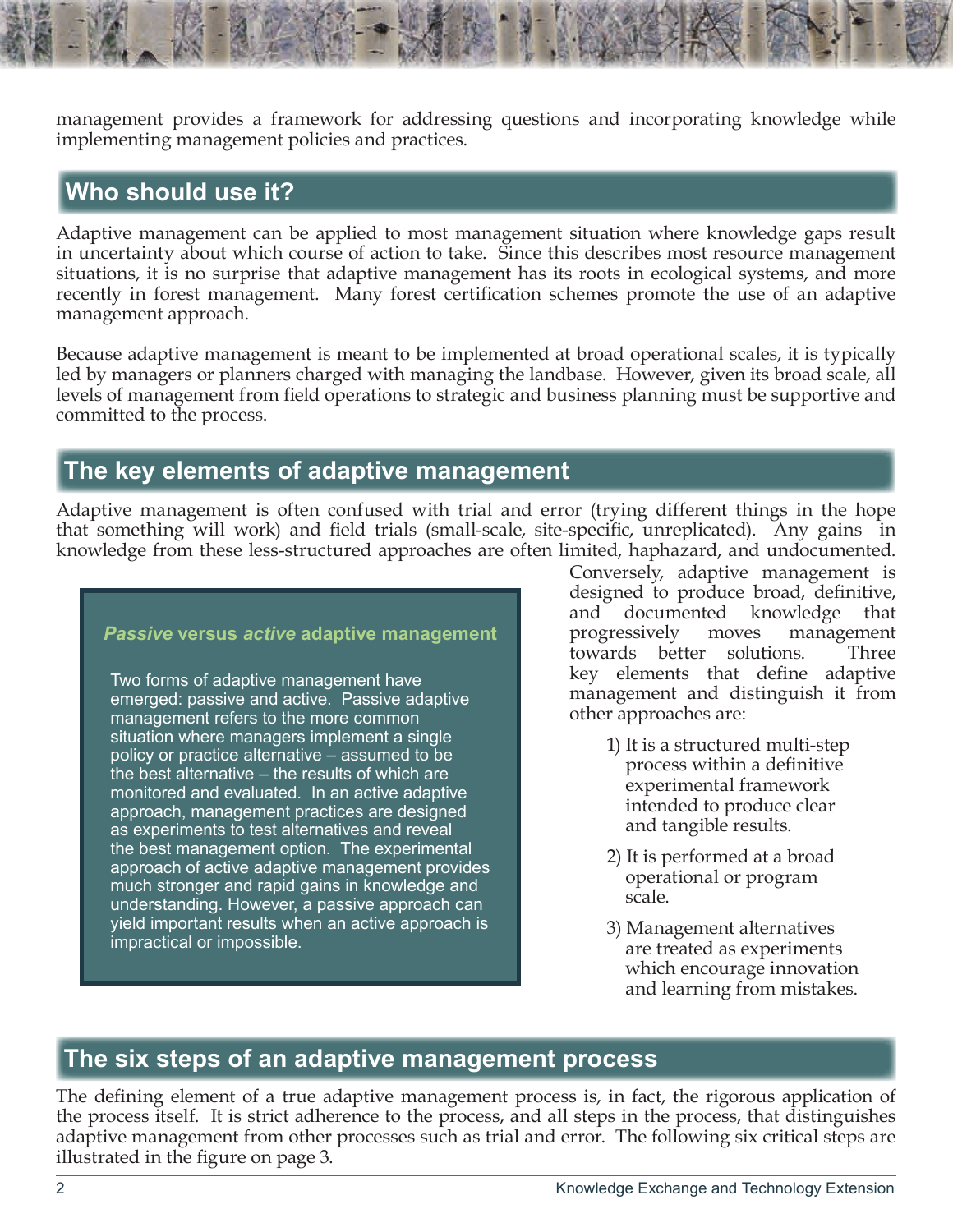**Step 1: Assess the problem.** This step often involves facilitated workshops where knowledgeable participants define the management circumstances, bound the problem, and identify the relevant values, goals, and objectives.

**Step 2: Design the plan.** This step includes designing an action plan and monitoring program that will provide reliable feedback to gauge the effectiveness of the actions. The use of predictive models is usually an important component.

**Step 3: Implement the plan.** The plan is put into practice, and actions are taken as prescribed in the plan.



**Figure 1** : Six steps (left) and a hypothetical example (right) of an effective adaptive management framework. Following adjustments to the plan, options exist to reassess the entire problem, redesign the plan, or implement an adjusted plan.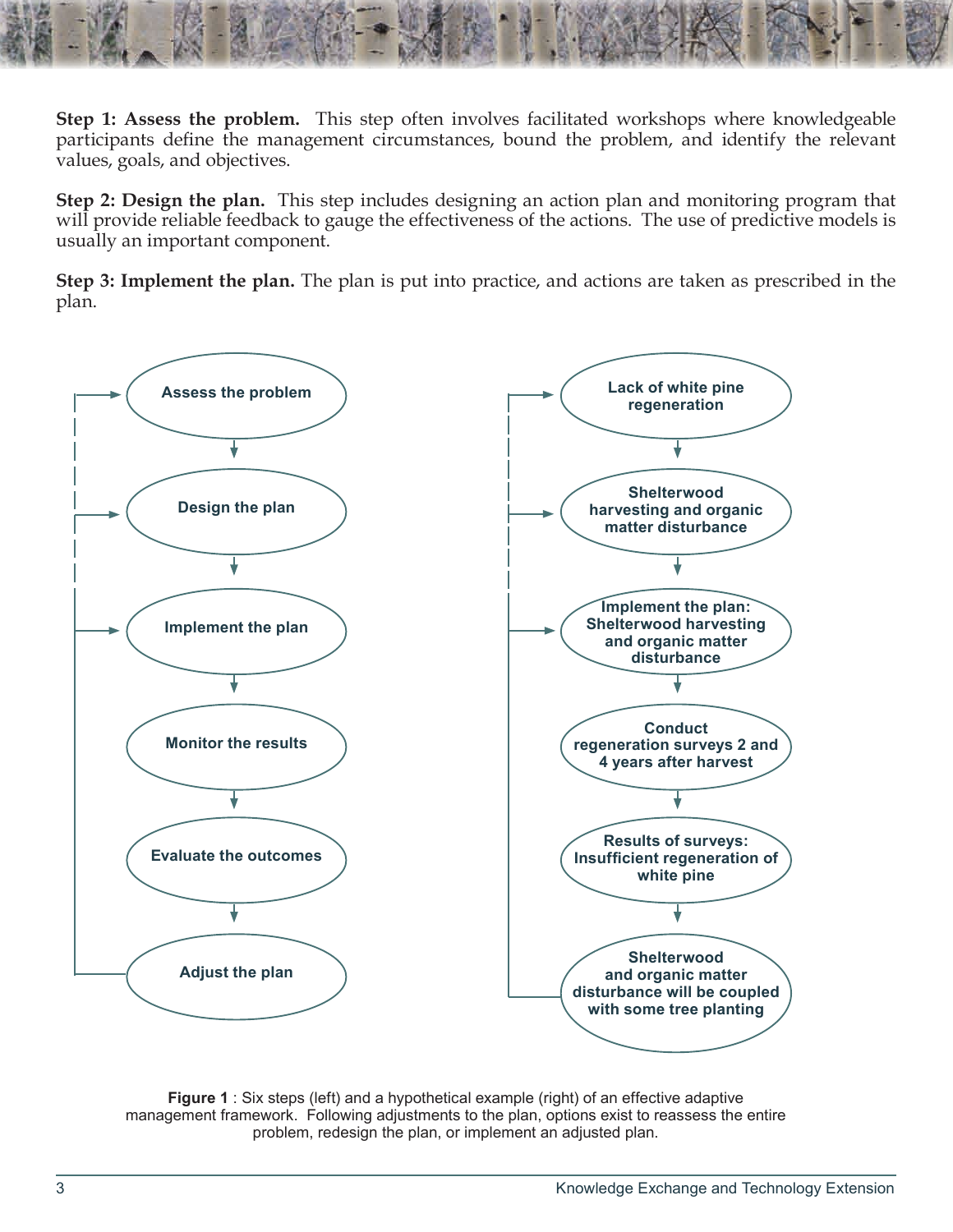**Step 4: Monitor the results.** This step involves measuring indicators that can be used to assess the effectiveness of the actions in achieving their objectives.

**Step 5: Evaluate the outcomes.** Actual outcomes are compared with predictions and the differences are interpreted.

**Step 6: Adjust the plan.** Objectives, predictions, and practices are adjusted to reflect new knowledge and understanding. In turn, new knowledge and understanding gained from the process may lead to a reassessment of the problem, a redesign of the plan, or implementation of an adjusted plan.

### **Examples of adaptive management in Canada**

Although adaptive management as a concept is decades old, good examples of adaptive management are relatively rare – no doubt because it is challenging to do well. Canada's Model Forest Network, however, provides two good examples of practical adaptive management in Canadian forest management: The Fundy Model Forest in New Brunswick, and Resources North Association (formerly the McGregor Model Forest) in British Columbia (see web links below). Partners at the Fundy Model Forest based their management plan on their vision of adaptive management. Their planning process includes steps identified by an adaptive management process. The Resources North team established an adaptive management program as one aspect of the model forest's approach to sustainable forest management. The approach focuses on the use of indicators in all aspects of forest management and allows regular assessment and modification consistent with the principles of adaptive management.

### **Implementation Considerations**

Although adaptive management offers the potential of large returns in learning and knowledge gain to forest managers – and ultimately leading to better forest management – implementing an effective adaptive management plan is as challenging as it is rewarding.

- **Monitoring:** While the essence of adaptive management is a process, it requires solid and sound content. It is essential to have well-designed experiments and effective monitoring programs. Managers will need to address the challenge of securing long term funding and sufficient staff for a monitoring program.
- **Adapting management practices:** Once a monitoring program is in place, it is important to clearly define which indicators will be monitored, and identify at which point a change in indicators will trigger a change in management actions.
- **Corporate commitment:** Despite widespread use of the term, adaptive management is generally not well-understood by resource managers and professionals. In educating themselves about adaptive management, all levels of management from the top down, must be fully supportive and committed to the process. Maintaining corporate commitment to adaptive management can be challenging, particularly following corporate mergers or in times of high staff turn-over. Managers will need to work to ensure that support is maintained during staff and corporate transitions.
- **Regulatory approval:** In addition, obtaining support and approval from government regulators for an adaptive management plan may be restrictive in some jurisdictions. Close communication with government staff will assist in identifying and minimizing any challenges to plan approval.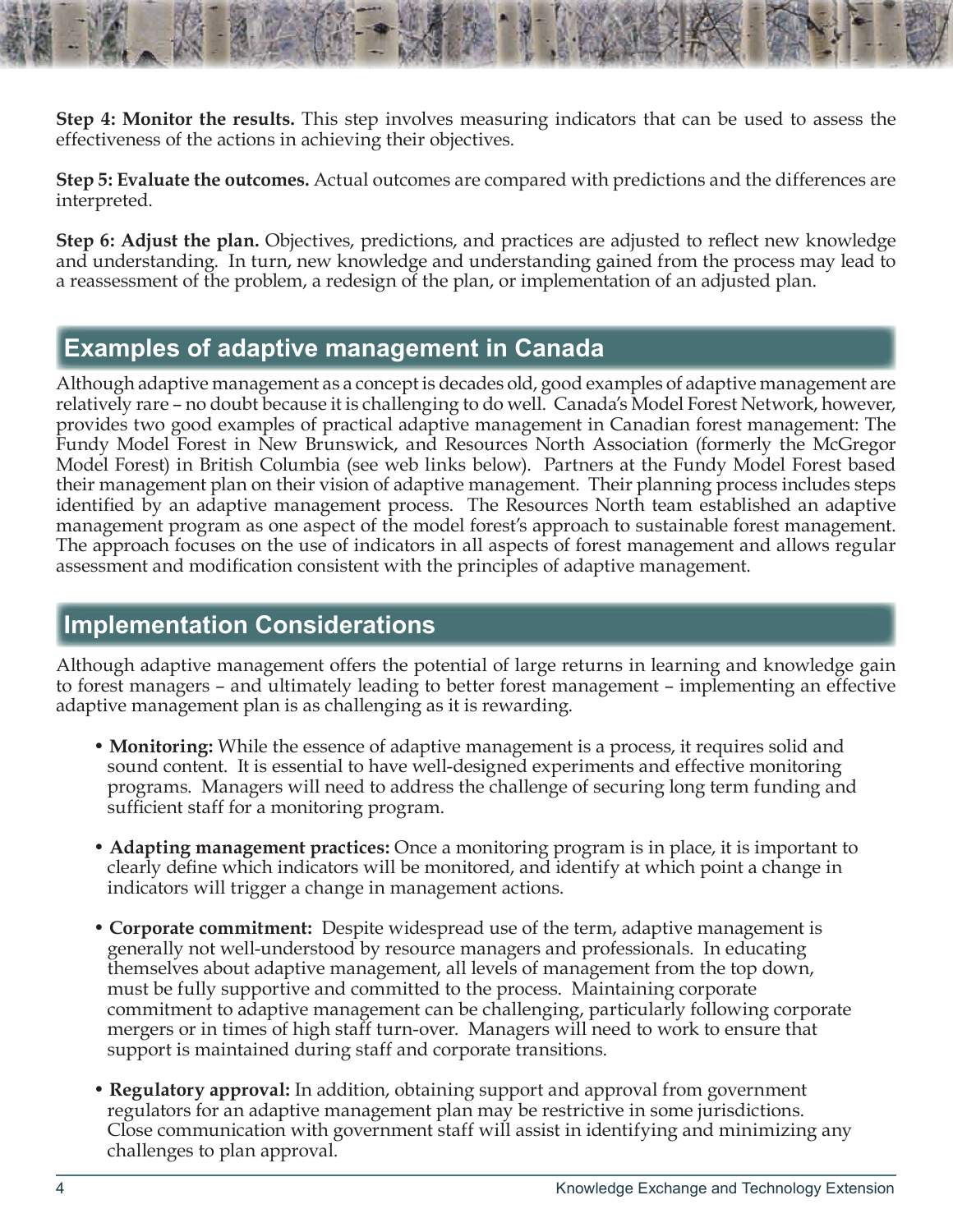### **Initiating an adaptive management program**

First and foremost, one must gain a thorough understanding of what adaptive management is and what it involves (see links and further reading below). Full and committed support must be obtained from all levels of management in the organization. Securing adequate resources over the long term is critical to the success of an adaptive management program. Finally, it may be necessary to gain the services of a skilled and knowledgeable person(s) able to assist in designing an appropriate experimental approach and monitoring program that will achieve the goals of the plan. From this base, an effective adaptive management program can be designed to address the questions and provide solutions while maintaining operability.

*"The critical need today is not better ammunition for rational debate, but creative thinking about how to make management experimentation an irresistible opportunity, rather than a threat to various established interests."*

- Carl Walters 1997

# **Further reading**

The American Adaptive Management Areas Network. Online:<http://www.reo.gov/ama/index.htm>

British Columbia Ministry of Forests and Range Adaptive Management Publications. Online: [http://www.for.gov.bc.ca/hfp/amhome/am\\_publications.htm](http://www.for.gov.bc.ca/hfp/amhome/am_publications.htm)

Duinker, P. N. and L.M. Trevisan. 2003. *Adaptive management: progress and prospects for Canadian forests.*  **In** : P.J. Burton, C. Messier, D.W. Smith, and W. Adamowicz. Towards sustainable management of the boreal forest, pp. 857 – 892. NRC Press, Ottawa, Canada (available from the SFMN office in Edmonton).

Fundy Model Forest. Online: <http://www.fundymodelforest.net>

MacLean, D., P. Etheridge, J. Pelham, and W. Emrich. 1999. *Fundy Model Forest: partners in sustainable forest management.* For. Chron. 75 : 219-227.

Resources North Association (formerly McGregor Model Forest). Online: <http://www.mcgregor.bc.ca/mmf>

Taylor, B., L. Kremsater, and R. Ellis. 1997. *Adaptive management of forests in British Columbia.* British Columbia Ministry of Forests, Victoria, BC. Online: <http://www.for.gov.bc.ca/hfd/pubs/docs/sil/sil426.htm>

Walters, C. 1997. *Challenges in adaptive management of riparian and coastal ecosystems.* Cons. Ecol. 1(2): 1. Online: <http://www.ecologyandsociety.org/vol1/iss2/art1>